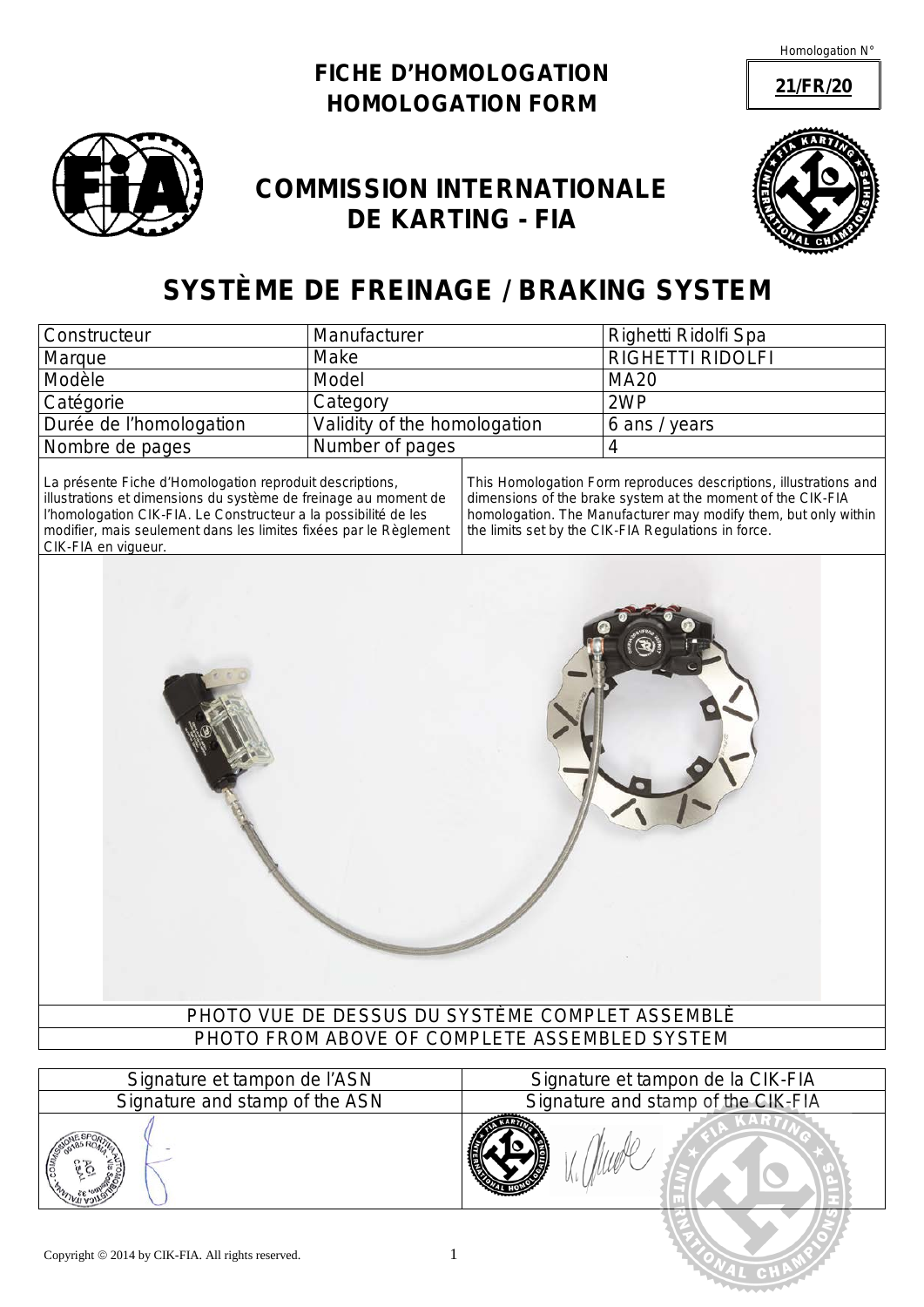**21/FR/20**



**Le dessin technique doit montrer : Maître-cylindre, régulateur, répartiteur, tuyaux, étriers, plaquettes et disques (numérotation selon table ci-dessous)**

*The technical drawing must show the following: Master-cylinder, regulator, distributor, lines, calipers, pads and discs (with numbering according table below)*

| $N^{\circ}$    | DÉSIGNATION (en français)    | DESIGNATION (in english) | Référence catalogue           |
|----------------|------------------------------|--------------------------|-------------------------------|
|                |                              |                          | Catalogue reference<br>number |
|                | POMPE DE FREIN               | <b>BRAKE PUMP</b>        | KB030                         |
| $\overline{2}$ | <b>TUBE DE FREIN ARRIERE</b> | <b>REAR BRAKE PIPE</b>   | <b>KT308T</b>                 |
| 3              | PLAQUETTES DE FREIN ARRIERE  | REAR BRAKE PAD           | <b>KB205R</b>                 |
| 4              | PINCE DE FREIN ARRIERE       | <b>REAR CALIPER</b>      | <b>KB200</b>                  |
| 5              | DISQUE DE FREIN ARRIERE      | REAR BRAKE DISC          | K239-18-195-FLOT              |
|                |                              |                          |                               |
|                |                              |                          |                               |
|                |                              |                          |                               |
|                |                              |                          |                               |
|                |                              |                          |                               |
|                |                              |                          |                               |
|                |                              |                          |                               |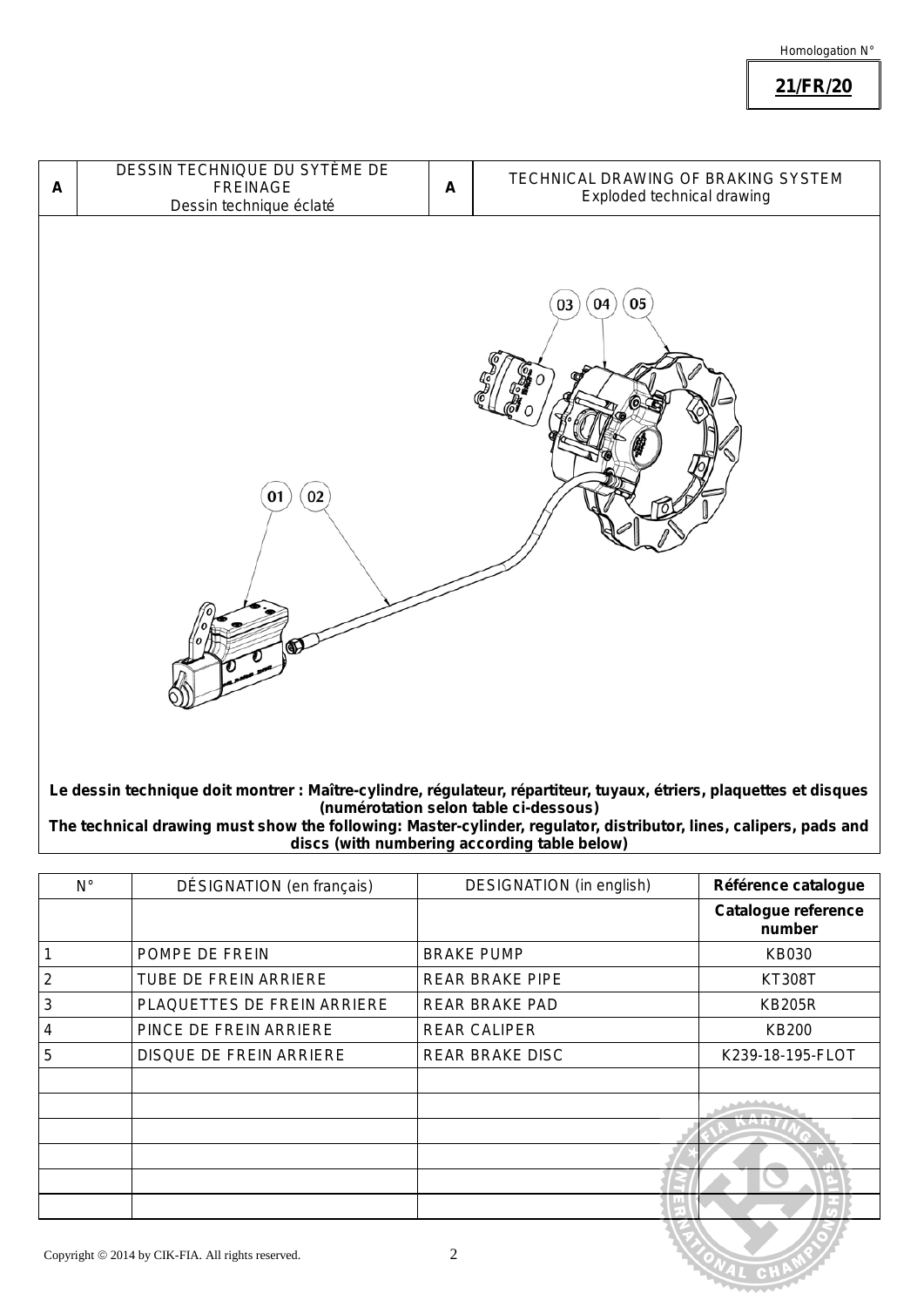### **21/FR/20**

| B                                                                 | DESCRIPTION TECHNIQUE DU SYTÈME DE<br><b>FREINAGE</b>                             |                      |  | <b>TECHNICAL DESCRIPTION OF BRAKING SYSTEM</b><br>в |                              |                           |
|-------------------------------------------------------------------|-----------------------------------------------------------------------------------|----------------------|--|-----------------------------------------------------|------------------------------|---------------------------|
| Régulateur de freinage<br>$\boxtimes$<br><b>Braking regulator</b> |                                                                                   | oui / yes<br>non/no  |  | Emplacement<br>Location                             |                              |                           |
|                                                                   |                                                                                   | <b>Avant / Front</b> |  | Arrière / Rear                                      |                              |                           |
|                                                                   | Nombre de maîtres-cylindres<br>Number of master cylinders                         |                      |  |                                                     | <u>1</u>                     |                           |
|                                                                   | Alésage Ø<br>Bore Ø                                                               |                      |  |                                                     | 22.2<br>mm                   |                           |
|                                                                   | Nombre de pistons<br>Number of pistons                                            |                      |  | Par étrier<br>Per caliper                           | $\overline{2}$               | Par étrier<br>Per caliper |
|                                                                   | Alésage Ø de l'étrier<br>Caliper bore Ø                                           |                      |  |                                                     | 32 mm                        |                           |
|                                                                   | Nombre de plaquettes<br>Number of pads                                            |                      |  | Par étrier<br>Per caliper                           | $\overline{2}$               | Par étrier<br>Per caliper |
|                                                                   | Nombre d'étriers<br><b>Number of calipers</b>                                     |                      |  | Par roue<br>Per wheel                               | <u>1</u>                     |                           |
|                                                                   | Matériau des étriers<br>Caliper material                                          |                      |  |                                                     | 6082T6/AZ61                  |                           |
|                                                                   | Disques ventilés<br>Ventilated discs                                              |                      |  |                                                     | oui / yes<br>⊠<br>non $/$ no |                           |
|                                                                   | Épaisseur du disque neuf<br>Thickness of new disc                                 |                      |  | $+/- 1$ mm                                          | <b>18 mm</b>                 | $+/- 1$ mm                |
|                                                                   | Ø extérieur du disque<br>External $Ø$ of the disc                                 |                      |  | $+/- 1.5$ mm                                        | 195 mm                       | $+/- 1.5$ mm              |
|                                                                   | Ø extérieur de frottement<br>des plaquettes<br>External Ø of pads rubbing surface |                      |  | $+/- 1.5$ mm                                        | <b>194 mm</b>                | $+/- 1.5$ mm              |
|                                                                   | Ø intérieur de frottement des<br>plaquettes<br>Internal Ø of pads rubbing surface |                      |  | $+/- 1.5$ mm                                        | 134.5 mm                     | $+/- 1.5$ mm              |
|                                                                   | Longueur hors-tout des plaquettes<br>Overall length of the pads                   |                      |  | $+/- 1.5$ mm                                        | <b>58 mm</b>                 | $+/- 1.5$ mm              |

**Photo du frein avant : étriers et disques seulement** *Photo of front brake: calipers and discs only* **Photo du frein arrière : étrier(s) et disque(s) seulement** *Photo of rear brake: caliper(s) and disc(s) only*